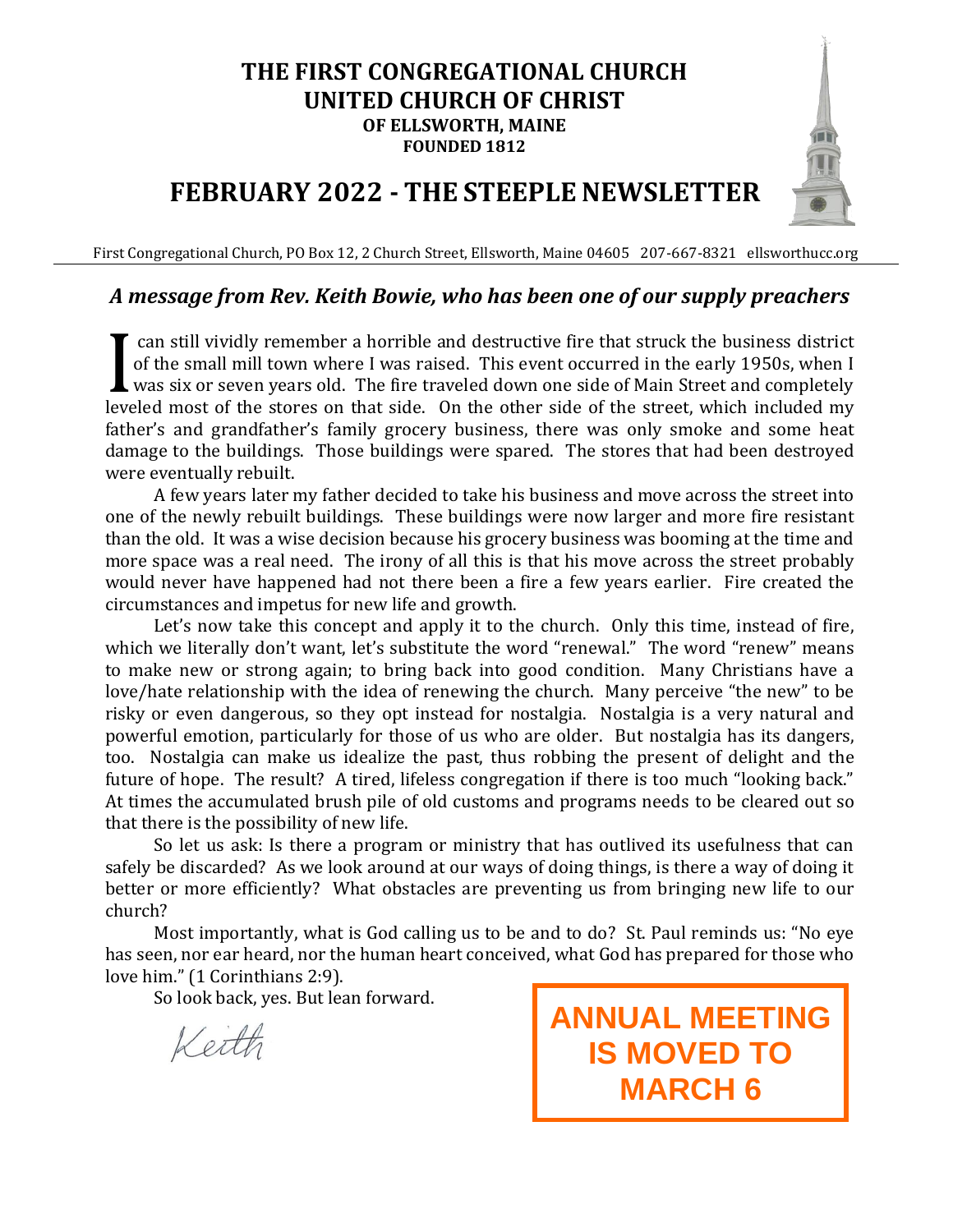## **FEBRUARY CHURCH MEETINGS**

|                 | <b>Adult Forum -</b> Sundays, 8:30 a.m. |
|-----------------|-----------------------------------------|
| <b>Choir</b>    | - Tuesdays, 6:30 p.m.                   |
| <b>Music</b>    | - TBA                                   |
| <b>Missions</b> | - Thursday, Feb 10, time TBA            |
| <b>Deacons</b>  | - Sunday, Feb 13, 11:30 p.m.            |
| <b>Trustees</b> | - Thursday, Feb 17, 7 p.m.              |
|                 | Christian Ed - Sunday, Feb 20, 1 p.m.   |
| Council         | - Monday, Feb 28, 6:30 p.m.             |
|                 |                                         |

Except for Choir, our meetings are hybrid, inperson AND Zoom, so that you may participate in the way you are comfortable.

**All FCC Zoom events (meetings and worship) use the same meeting number and password.** Please call the church office (T-W-Th) for Zoom instructions.



## **COLD WEATHER AND THE FRONT ENTRANCE**

Cold weather and wet concrete don't play nicely together. Ergo, the retaining wall we need at the front entrance for the stairs cannot be poured until Spring. So, we ask you to continue to use the State Street and education wing entrances.



## **FEBRUARY LECTIONARY READINGS**

## **FEBRUARY 6 – 5TH SUNDAY AFTER EPIPHANY** Isaiah 6:1-8, (9-13)

Psalm 138 1 Corinthians 15:1-11 Luke 5:1-11 **\***

## **FEBRUARY 13 – 6TH SUNDAY AFTER EPIPHANY**

Jeremiah 17:5-10 Psalm 1 1 Corinthians 15:12-20 Luke 6:17-26 **\***

## **FEBRUARY 20 – 7TH SUNDAY AFTER EPIPHANY**

Genesis 45:3-11, 15 Psalm 37:1-11, 39-40 1 Corinthians 15:35-38, 42-50 Luke 6:27-38 **\***

## **FEBRUARY 27 – TRANSFIGURATION**

Exodus 34:29-35 Psalm 99 2 Corinthians 3:12-4:2 Luke 9:28-36, (37-43a)

**\*** Beginning page 4, please read some **Mission Moments** from the UCC reflecting on the starred passages.

## **A mask is necessary for all who gather in the church building.**



**The Re-Opening Committee hopes this will serve to mitigate the spread of Covid and enable us to remain open for worship. We will decide on a week-to-week basis if we host a coffee hour after morning worship.**

**We appreciate your understanding and cooperation in these difficult times. This is hard on all of us.**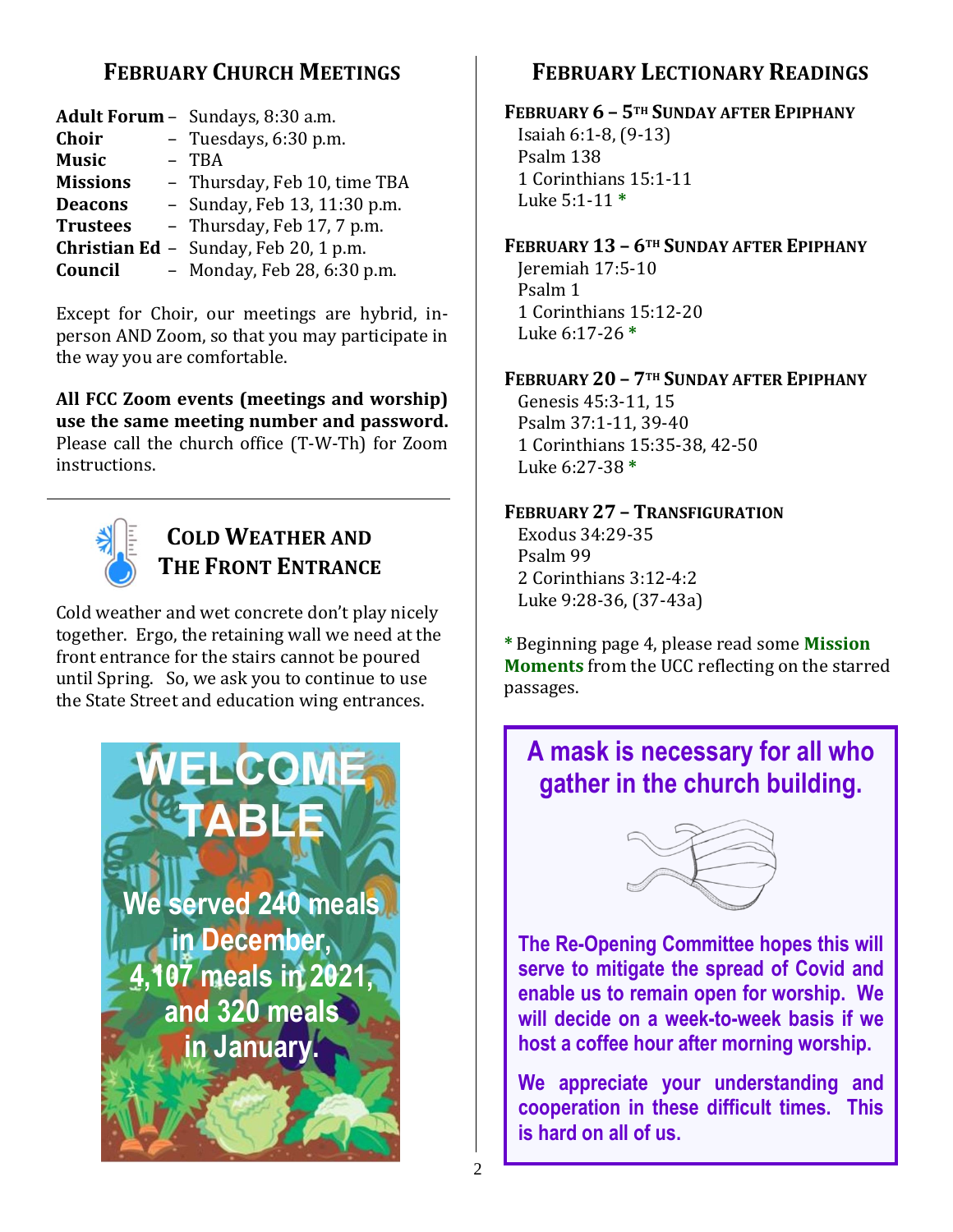*Then the King will say, 'I'm telling the solemn truth: Whenever you did one of these things to someone overlooked or ignored, that was me you did it to me.'* Matthew 25:40 (MSG)

## **MINISTER'S DISCRETIONARY FUND NOTE FROM THE TREASURER**

To ensure that our Minister's Discretionary Fund best serves the needs of our congregation and our community, church leadership has elected to participate in the Ellsworth Area Ministerial Association's Fund to serve *community* requests for church discretionary funds. This fund (EAMA Fund) was created by the Association to provide a central point for community members in need.

The EAMA Fund is being administered by [Families First Community Center](https://familiesfirstellsworth.org/) (FFCC). Community members seeking assistance from FCC who are not members of our congregation will be directed to FFCC for support. Our Church will contribute a portion of our Minister's Discretionary Fund receipts to this community resource.

The remaining portion of your gifts to FCC's Minister's Discretionary Fund will be held in our account to be available to support members of our Church family as needed. Please reach out to Rev. Bowie if you have a need or any questions.

We welcome your gifts to the Minister's Discretionary Fund at any time. Thank you for your generosity.





February 6 - Communion, Rev. Keith Bowie February 13 - Rev. Keith Bowie February 20 - TBA February 27 - Rev. Keith Bowie

## *Thoughts from the Chair of Deacons*

We are in the time between Epiphany and the start of Lent and the Eastertide. When I was a child, this time of the church seasons always confused me. We have just finished talking about and celebrating the birth of Christ and recognition of the Wise persons from afar. Now we are moving into the time that Jesus has been preaching and gathering disciples and moving to the Palm Sunday Parade and all the rituals that go along with Holy Week. To a young girl, even though I was a minister's daughter, I didn't understand how we moved from a baby in a manger to riding a donkey, being put on trial, carrying a cross and being nailed to that cross and dying. Then we have the miracle of the empty tomb and the risen Christ. How did we do that in the three or four months between those major holidays? I was so confused. Of course, I have grown up and gained an understanding of how this all works and the miracles that had to happen to be able to make this all come together to create the understanding that we all live by today. I realize that it seems that we have been in massive turmoil for a long time, but our church has been here for over 210 years, and we need to continue to support and believe in the miracle that we will come out of this, too, and we will grow again and maintain a spiritual presence in Ellsworth, Maine for many years to come. I believe this and there are many of you that believe this too! Let's pay attention to the positive, pray for each other and our spiritual guidance, and I believe we will see miracles happen no matter how small, they all mean something! God is working among us! ♦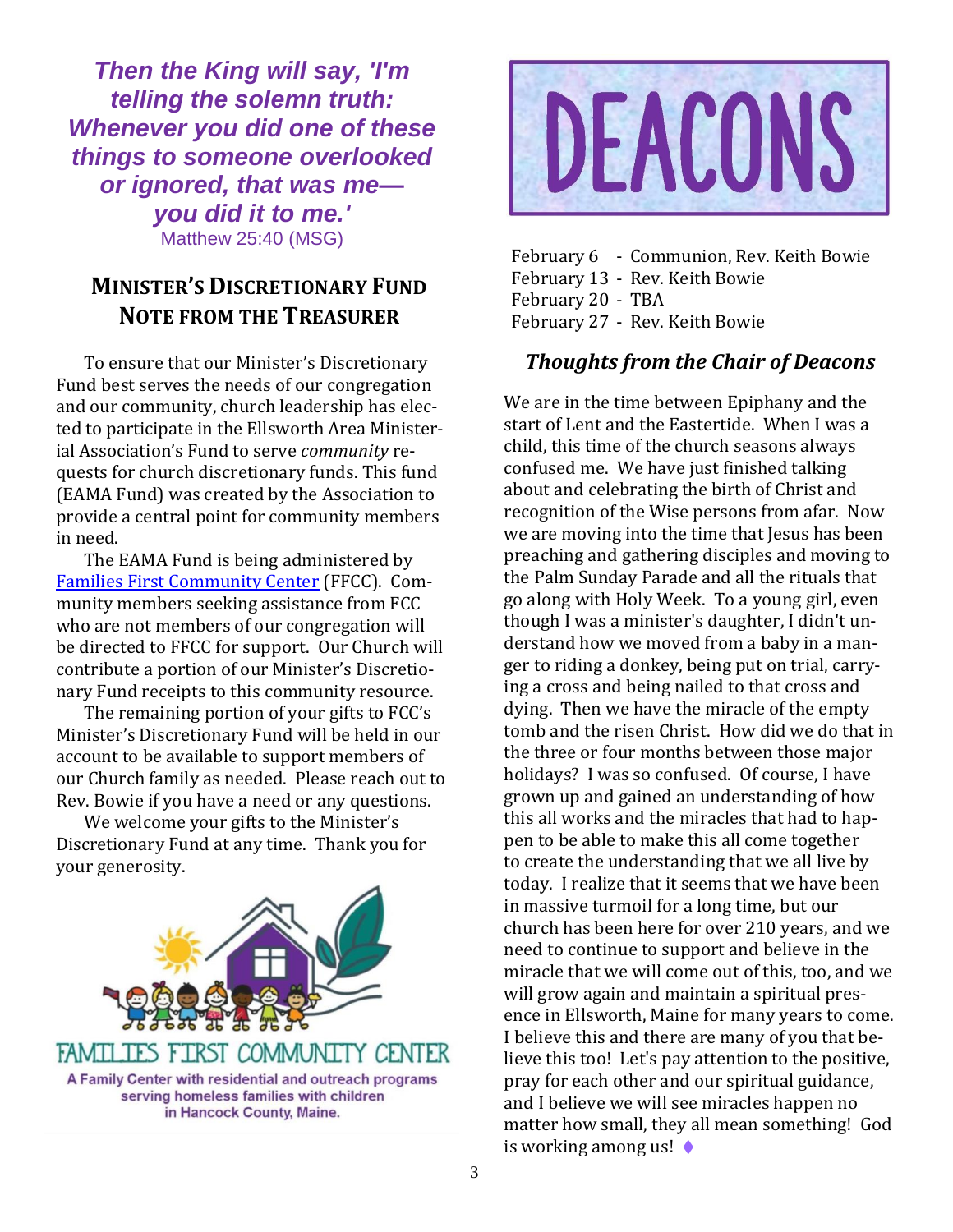## **February 6, 2022 Fifth Sunday after Epiphany Luke 5:1-11**

**A Surprising Catch** - Today's scripture story tells how Jesus called the first disciples to be evangelists or "fishers of people." Although we have our roots in the evangelical tradition, many United Church of Christ congregations shy away from proudly evangelizing. In their book, *Glorify*, published by The Pilgrim Press, Rev. Emily Heath encourages the UCC to reclaim the title of evangelist. In chapter two, they write,

"I sometimes describe myself as a liberal evangelical. I'm sad that the public understanding of the word "evangelical" forces me to use a qualifier, but so be it. I believe in spreading the good news of God's love to all. But how I hope to do that looks very different from what most (at least in our North American context) might expect from an evangelical. To me, evangelism looks like this: marching in the local gay pride parade, growing vegetables to donate to the local food pantry, advocating for fair labor practices, working for peace, protesting racial injustice, providing good quality health care to those who don't have it, and so much more.

All of these things help spread the good news of God's love. All of those things are evangelism. We do them not just because we want to be good people, but more importantly because we are God's people...

When we are talking about evangelism, it's important to make sure we clear up one popular misconception: evangelism is not about church growth.

We do not do the work of evangelism in order to recruit new members for the team. This is not about adding to our membership rolls. And if the only time your church talks about evangelism is as a way to get more money in the offering plates and "save the church," trust me when I say it just won't happen. People will walk into the doors of your church and see the ulterior motivations from a mile away.

The point of sharing the good news is just this: to share the good news."\*

How can you reclaim the title of evangelist and share the good news in your community?

\*Heath, Emily C., *Glorify: Reclaiming the Heart of Progressive Christianity,* Cleveland, Ohio The Pilgrim Press © 2016, Pages 26-27, Used by permission. \_\_\_\_\_\_\_\_\_\_\_\_\_\_\_\_\_\_\_\_\_\_\_\_\_\_\_\_\_\_\_\_\_\_\_\_\_

## **February 13, 2022 Sixth Sunday after Epiphany Luke 6:17-26**

## **Surprising Teaching:** *Racial Justice Sunday/Science and Technology Sunday* – It

is Racial Justice Sunday. If your congregation has not already done so, it is a good time to consider the commitment articulated during the wider church's 33<sup>rd</sup> General Synod gathering in 2021, encouraging every UCC congregation to commit to being an anti-racist church. Last summer, a letter from General Minister and President, John Dorhauer, and Associate General Minister of Justice and Local Church Ministries, Traci Blackmon, paved the way for a new movement in anti-racism in the wider church.

"Since 1963, the General Synods of the United Church of Christ have voted 12 resolutions, statements, and pronouncements denouncing racism, and in 2003 resolved *that the United Church of Christ is called to be an antiracist church...*

Similar to COVID-19 and as deadly, racism mutates and remains resistant to methods of eradication...Structural racism pervades every institution and every aspect of our society. It has so distorted our biological, sociological, anthropological, and theological perception of "the other" that most people cannot even imagine the anti-racist church and world that we work to bring into being.

**But dismantling white supremacy is not solely about what we must tear down. We must ask ourselves, what must we build in its place?** Over the next biennium, the national setting invites you to imagine with us: *What does a world free of racism look like to you, and how might we work to bring such a vision into reality across every area of church and society?*"\*

\*From the webpage: https://www.ucc.org/build-on-the-love-join-the-movement/ Find out more about this vital and timely movement at "jointhemovementucc.org".

Dorhauer, John, and Traci Blackmon. "June 9 Webinar to Kick off Reparatory Justice and Reparations Work." United Church of Christ, 7 June 2021, www.ucc.org/june-9-webinar-to-kick-off-reparatory-justice-and-reparations-work/. Accessed 7 July 2021.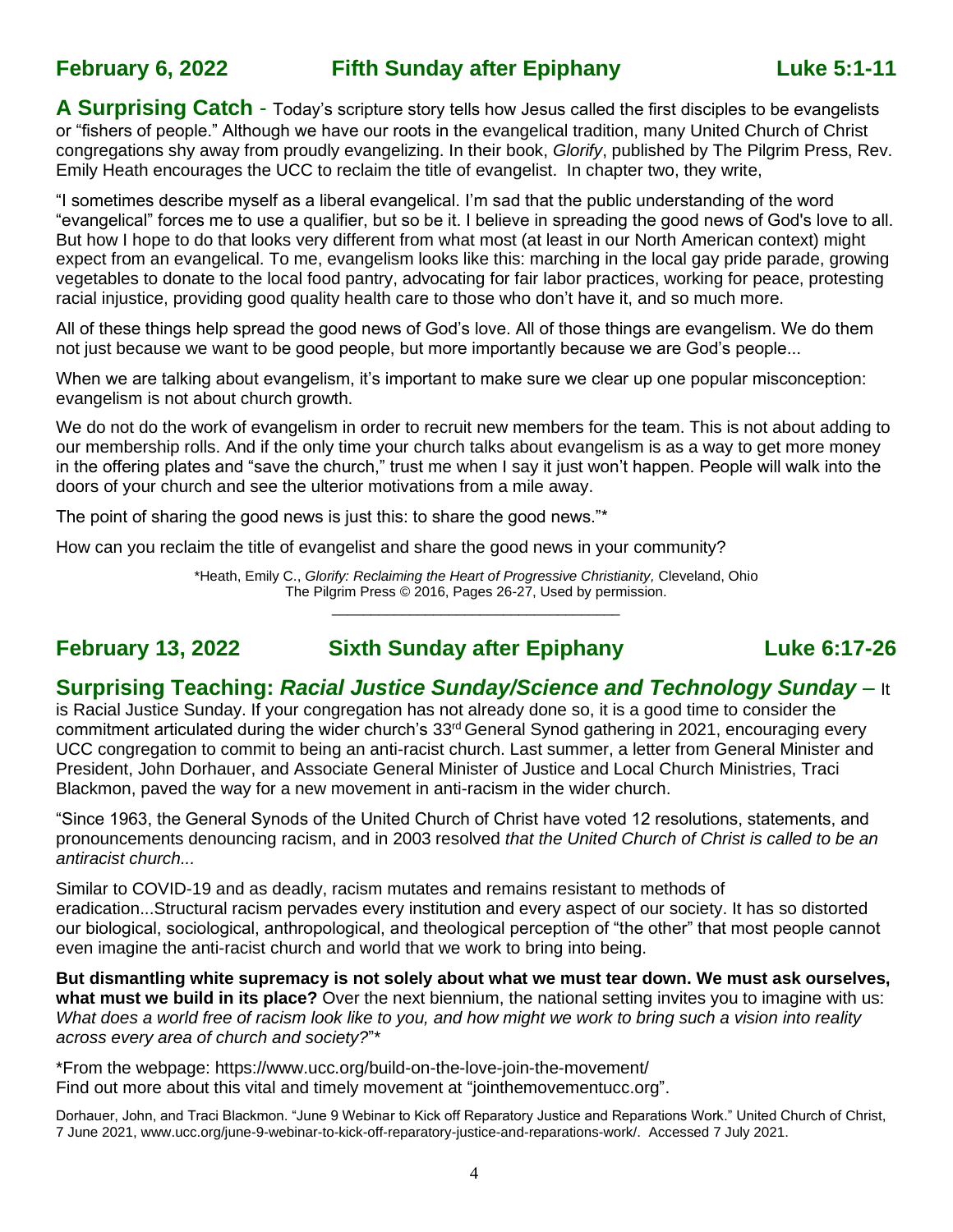Dear God,

Today, I pray for my enemies.

I do not pray that they will change their ways. (Although I secretly believe that they should.)

I do not pray that they become more like me. (Although that is a mighty temptation.)

I do not pray, even, that they cease to exist. (Although I may, in my heart of hearts, desire this.)

Instead my prayer for my enemies looks a lot like a prayer for myself.

Help me Holy One, to stop drinking poison, hoping it will hurt another.

Help me instead to be more like you.

Truthful. Powerful. Compassionate.

Remind me today and every day

That my prayer for my enemies makes ME—not them—more faithful. Stronger. Whole-er.

Today I pray for my enemies, which is really a prayer that I, myself, grow every day more and more into Your Divine Image, the Image in which I am created and meant to be. Amen.

Rejoice in hope, be patient in tribulation, be constant in prayer. - Romans 12:12

Dear Friends:

Thank you for your generous gift to the CWS Blankets program. As families and communities around the world recover from emergencies and struggle in the face of unprecedented challenges, you are standing with them. Now more than ever, we are so grateful for your generous support.

Your contribution provides warmth, comfort and hope to neighbors near and far. It provides a tangible reminder to migrant families that they are not alone as they seek safety. It wraps refugees in warmth as they arrive in the United States to build a new future. It provides comfort to our neighbors who have lost homes or are struggling in the face of extreme challenges. Around the world, your support means relief and hope.

Because of you, Church World Service is able to respond when disasters occur and support is needed. Thanks to your compassion, we can--and will--change lives.

Sincerely,

**Rick Santos** President and CEO